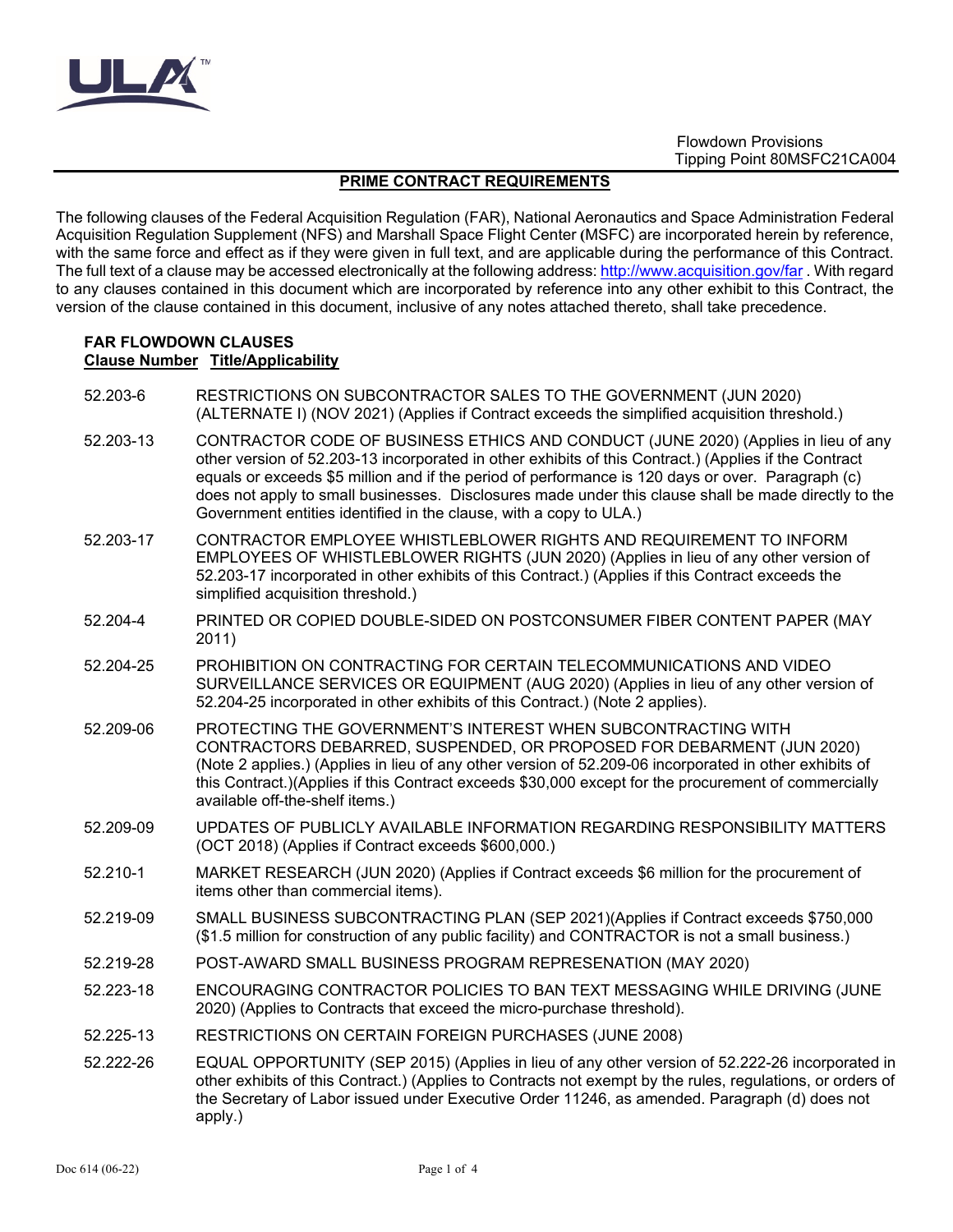- 52.222-35 EQUAL OPPORTUNITY FOR VETERANS (JUNE 2020) (Applies in lieu of any other version of 52.222-35 incorporated in other exhibits of this Contract.)(Applies if this Contract equals or exceeds \$100,000 and is not exempt by the rules, regulations, or orders of the Secretary of Labor.)
- 52.222-36 EQUAL OPPORTUNITY FOR WORKERS WITH DISABILITIES (JUNE 2020) (Applies in lieu of any other version of 52.222-36 incorporated in other exhibits of this Contract.) (Applies if this Contract exceeds \$15,000 and is not exempt by the rules, regulations, or orders of the Secretary of Labor.)
- 52.222-37 EMPLOYMENT REPORTS ON VETERANS (JUNE 2020) (Applies in lieu of any other version of 52.222-37 incorporated in other exhibits of this Contract.) (Applies if this Contract equals or exceeds \$100,000 and is not exempt by the rules, regulations, or orders of the Secretary of Labor.)
- 52.222-50 COMBATING TRAFFICKING IN PERSONS (OCT 2020) (Applies in lieu of any other version of 52.222-50 incorporated in other exhibits of this Contract.) (The requirements in paragraph (h) of this clause apply only to any portion of the Contract that is for supplies, other than commercially available off-the-shelf items, acquired outside the United States, or services to be performed outside the United States; and exceeds \$500,000.) (In paragraph (e) insert "and ULA" after "Government". Note 5 applies.)
- 52.227-01 AUTHORIZATION AND CONSENT (DEC 2007) (ALTERNATE I) (APR 1984) (Applies if the Contract exceeds the simplified acquisition threshold).
- 52.227-16 ADDITIONAL DATA REQUIREMENTS (JUNE 1987)
- 52.232-40 PROVIDING ACCELERATED PAYMENTS TO SMALL BUSINESS SUBCONTRACTORS (NOV 2021)
- 52.242-05 PAYMENTS TO SMALL BUSINESS SUBCONTRACTORS (JAN 2017)
- 52.243-07 NOTIFICATION OF CHANGES (JAN 2017)
- 52.244-06 SUBCONTRACTS FOR COMMERCIAL ITEMS (NOV 2020) (Applies in lieu of any other version of 52.244-06 incorporated in other exhibits of this Contract.)
- 52.245-09 USE AND CHARGES (APR 2012) (Applies in lieu of any other version of 52.245-09 incorporated in other exhibits of this Contract.)
- 52.246-09 INSPECTION OF RESEARCH AND DEVELOPMENT (SHORT FORM) (APR 1984)
- 52.246-16 RESPONSIBILITY FOR SUPPLIES (APR 1984)
- 52.246-23 LIMITATION OF LIABILITY (FEB 1997) (Applies if the Contract exceeds the simplified acquisition threshold.)
- 52.246-24 LIMITATION OF LIABILITY-HIGH-VALUE ITEMS (FEB 1997) (Applies if the Contract exceeds the simplified acquisition threshold.)
- 52.246-25 LIMITATION OF LIABILITY-SERVICES (FEB 1997) (Applies if the Contract exceeds the simplified acquisition threshold.)
- 52.253-1 COMPUTER GENERATED FORMS (JAN 1991)

# **NFS FLOWDOWN CLAUSES**

### **Clause Number Title/Applicability**

- 1852.203-70 DISPLAY OF INSPECTOR GENERAL HOTLINE POSTERS (JUN 2001) (Applies if Contract exceeds \$5 million and are performed at CONTRACTOR facilities in the United States)
- 1852.203-71 REQUIREMENT TO INFORM EMPLOYEES OF WHISTLEBLOWER RIGHTS (AUG 2014)
- 1852.204-76 SECURITY REQUIREMENTS FOR UNCLASSIFIED INFORMATION TECHNOLOGY RESOURCES (Deviation 21-01)
- 1852.208-81 RESTRICTIONS ON PRINTING AND DUPLICATING (NOV 2004)
- 1852.219-75 INDIVIDUAL SUBCONTRACTING REPORTING (APR 2015) (Applicable if FAR 52.219-09 applies to this Contract.)
- 1852.223-75 MAJOR BREACH OF SAFETY OR SECURITY (FEB 2002)
- 1852.225-70 EXPORT LICENSES (FEB 2000)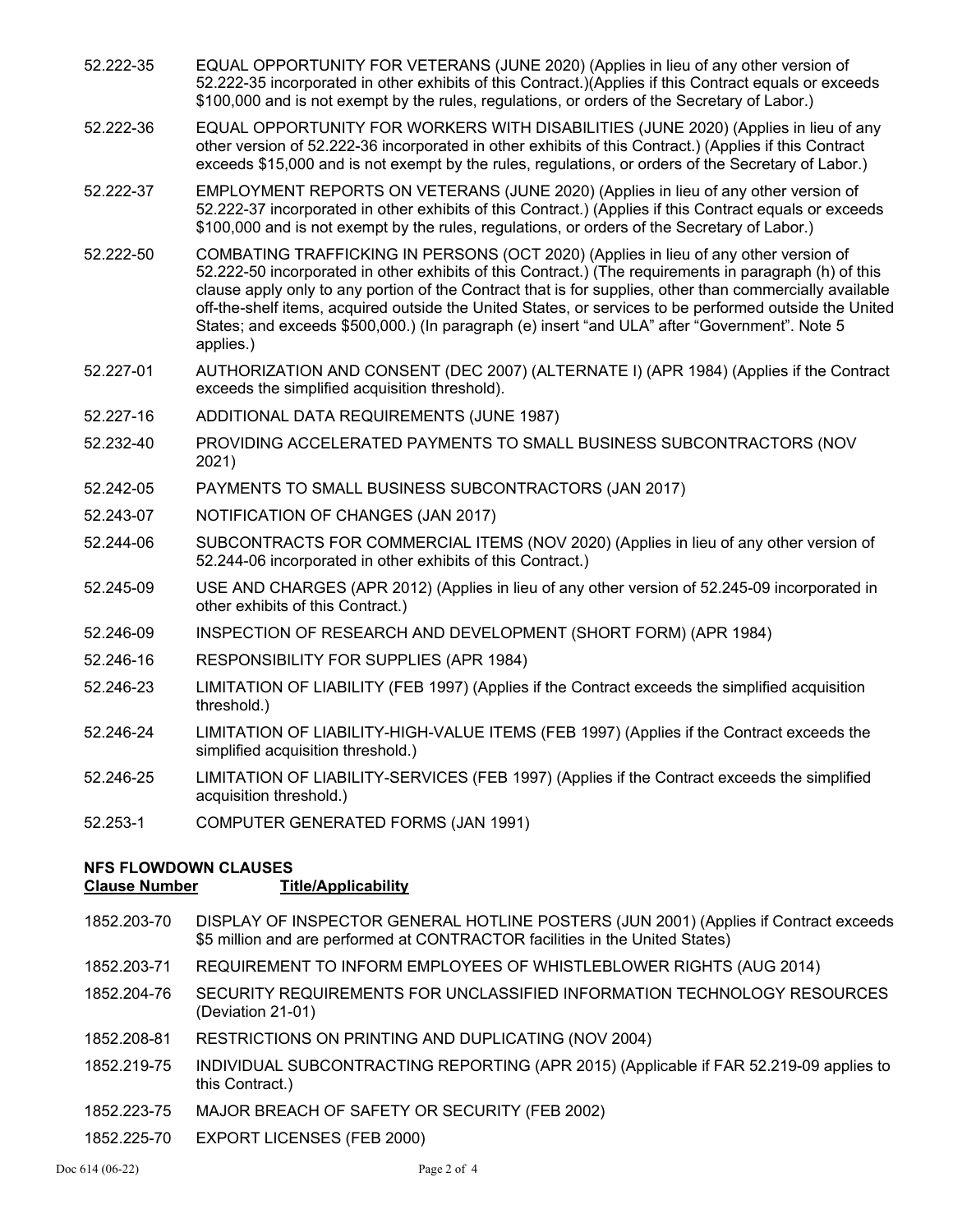- 1852.225-71 RESTRICTION ON FUNDING ACTIVITY WITH CHINA (FEB 2012) (DEVIATION)(Contracts for commercial and non-developmental items are exempt.)
- 1852.227-14 RIGHTS IN DATA GENERAL (APR 2015)
- 1852.227-70 NEW TECHNOLOGY OTHER THAN SMALL BUSINESS FIRM OR NONPROFIT ORGANIZATION (APR 2015)
- 1852.227-72 DESIGNATION OF NEW TECHNOLOGY REPRESENTATIVE AND PATENT REPRESENTATIVE (APR 2015) (Note 2 applies.)
- 1852.237-72 ACCESS TO SENSITIVE INFORMATION (JUN 2005)
- 1852.237-73 RELEASE OF SENSITIVE INFORMATION (JUN 2005)
- 1852.244-70 GEOGRAPHIC PARTICIPATION IN THE AEROSPACE PROGRAM (APR 1985) (Applies if Contract exceeds \$100,000.)
- 1852.245-71 INSTALLATION-ACCOUNTABLE GOVERNMENT PROPERTY (JUN 2018) (CONTRACTOR is prohibited from bringing property owned or leased by the CONTRACTOR onto any NASA owned facility without approval.)(Note 5 applies.)
- 1852.245-74 IDENTIFICATION AND MARKING OF GOVERNMENT EQUIPMENT (JAN 2011)
- 1852.246-74 CONTRACTOR COUNTERFEIT ELECTRONIC PART DETECTION AND AVOIDANCE (SEP 2020)

# **MSFC FLOWDOWN CLAUSES**

### **Clause Number Title/Applicability**

52.227-91 DATA REQUIREMENTS (JUNE 2017) (Note 4 applies.)

## **SPECIAL CONTRACT REQUIREMENTS FLOWDOWN CLAUSES**

# ADDITIONAL PURPOSES FOR LIMITED RIGHTS NOTICES (52.227-14, ALTERNATE II)

a) The following are additional purposes for technical data related to items, components, or processes developed at private expense (with only minor modifications under the contract):

a) Use (except for manufacture) by NASA support service contractors.

b) Evaluation by NASA nongovernment evaluators.

c) Use (except for manufacture) by other NASA contractors participating in the Government's program of which the specific contract is a part provided such use does not directly compete with work under this contract.

b) The following are additional purposes for technical data related to items, components, or processes developed under the contract if such items, components, or processes are segregable from the Government's contribution (i.e., the contractor essentially performed all of the development work and the cost of such work is covered by the ULA's funding contribution):

a) Use (except for manufacture) by NASA support service contractors.

b) Evaluation by NASA nongovernment evaluators.

c) Use (except for manufacture) by other NASA contractors participating in the Government's program of which the specific contract is a part provided such use does not directly compete with work under this contract.

c) The following are additional purposes for technical data related to items, components, or processes developed under the contract if such items, components, or processes are not segregable from the Government's contribution (i.e., both the Government and ULA contributed to the performance of the development work):

a) Use, modify, reproduce, release, perform, display, or disclose technical data within the Government without restriction; and